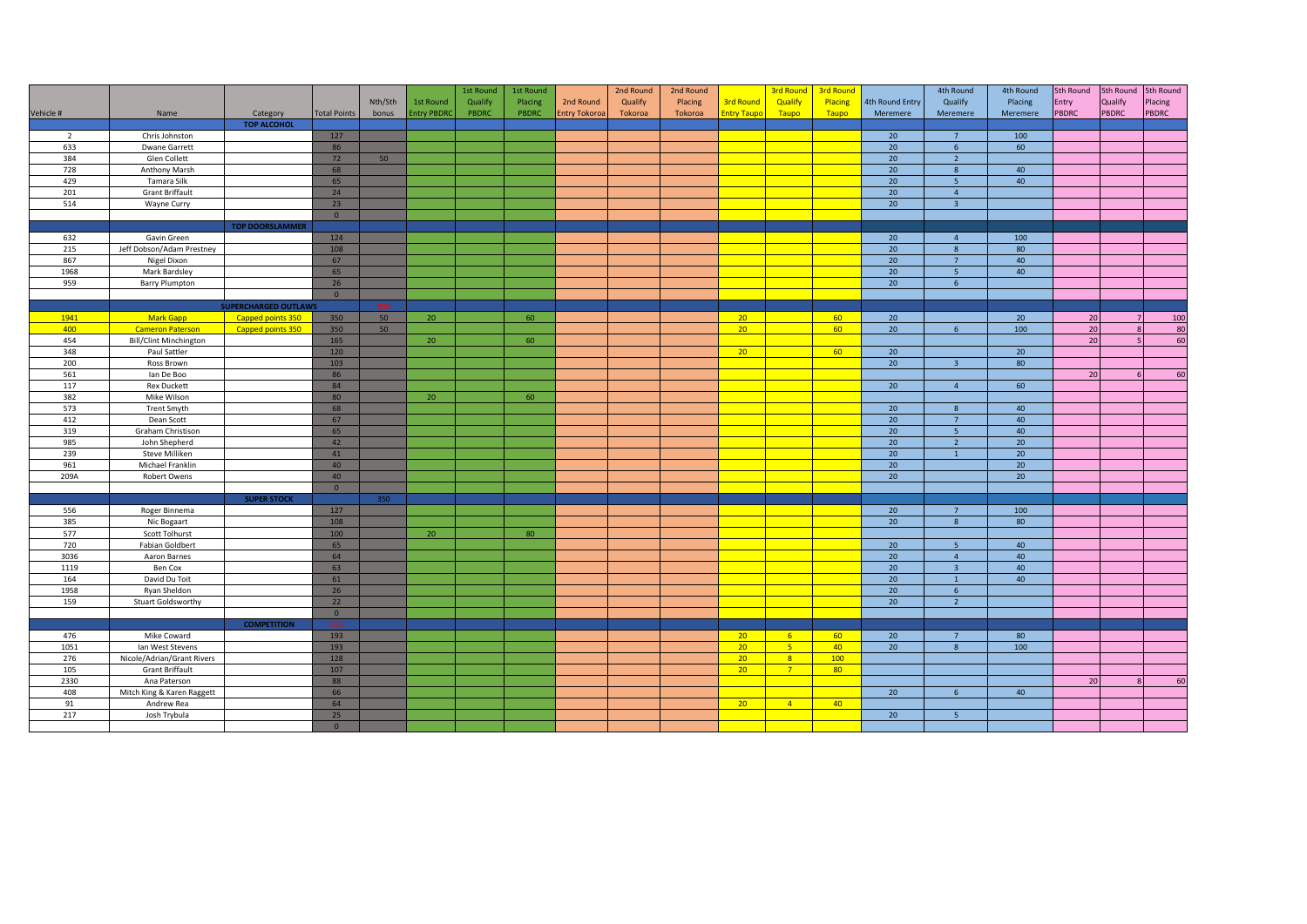|                |                          |                    |                     |         |                   | 1st Round               | 1st Round       |                      | 2nd Round               | 2nd Round       |                    | <b>3rd Round</b> | <b>3rd Round</b> |                 | 4th Round        | 4th Round       | 5th Round       | 5th Round    | 5th Round    |
|----------------|--------------------------|--------------------|---------------------|---------|-------------------|-------------------------|-----------------|----------------------|-------------------------|-----------------|--------------------|------------------|------------------|-----------------|------------------|-----------------|-----------------|--------------|--------------|
|                |                          |                    |                     | Nth/Sth | 1st Round         | Qualify                 | Placing         | 2nd Round            | Qualify                 | Placing         | <b>3rd Round</b>   | Qualify          | Placing          | 4th Round Entry | Qualify          | Placing         | Entry           | Qualify      | Placing      |
| Vehicle #      | Name                     | Category           | <b>Total Points</b> | bonus   | <b>Entry PBDR</b> | PBDRC                   | PBDRC           | <b>Entry Tokoroa</b> | Tokoroa                 | Tokoroa         | <b>Entry Taupo</b> | Taupo            | Taupo            | Meremere        | Meremere         | Meremere        | <b>PBDRC</b>    | <b>PBDRC</b> | <b>PBDRC</b> |
|                |                          | <b>SUPER SEDAN</b> |                     |         |                   |                         |                 |                      |                         |                 |                    |                  |                  |                 |                  |                 |                 |              |              |
| 234            | Lee Sherwin              | capped points 400  | 400                 | 50      | 20                | $\overline{\mathbf{3}}$ | 100             | 20                   | $\overline{4}$          | 20 <sup>°</sup> | 20                 | 3 <sup>o</sup>   | 10               | 20              |                  | 100             | 20              | 6            | 100          |
| 155            | Dutchie Wijdeven         |                    | 388                 | 50      | 20 <sub>2</sub>   | 6 <sup>°</sup>          | 10              | 20                   | 8                       | 40              | 20 <sub>2</sub>    | $-5$             | 40               | 20              | $\overline{2}$   | 60              | 20              |              | 60           |
| 156            | Wayne Fowler             |                    | 278                 | 50      | 20                |                         | 40              |                      |                         |                 | 20 <sup>°</sup>    |                  | 10 <sup>°</sup>  | 20              |                  | 10              | 20              |              | 80           |
| $\overline{2}$ | Ray Peterson             |                    | 251                 | 50      | 20                |                         | $10\,$          | 20                   | $\overline{2}$          | 20              | 20 <sup>°</sup>    | $\sqrt{4}$       | 10 <sup>°</sup>  | 20              |                  | 10              | 20              |              | 40           |
| 302            | Rodger Scott             |                    | 245                 | 50      |                   |                         |                 | 20                   | $7^{\circ}$             | 20              | 20 <sup>2</sup>    |                  | 20 <sup>2</sup>  | 20              | 5 <sup>5</sup>   | 20              | 20              |              | 40           |
| 547            | Jeremy Hewson            |                    | 216                 |         |                   |                         |                 | 20                   |                         | 40              | 20 <sup>°</sup>    | 6 <sup>1</sup>   | 100              | 20              |                  | 10              |                 |              |              |
| 926            | Anton Silva              |                    | 201                 |         |                   |                         |                 | 20                   | $\overline{\mathbf{3}}$ | 40              | 20 <sup>°</sup>    |                  | 10               | 20              | $\boldsymbol{8}$ | 80              |                 |              |              |
| 954            | Keith Millar             |                    | 140                 |         |                   |                         |                 | 20 <sup>°</sup>      |                         | 40              | 20 <sup>2</sup>    |                  | 20 <sup>2</sup>  | 20 <sup>°</sup> |                  | 20              |                 |              |              |
| 635            | Lyal Elliott             |                    | 129                 |         |                   |                         |                 | 20                   | -5                      | 40              | 20 <sup>°</sup>    | 7 <sup>7</sup>   |                  | 20              | $\overline{7}$   | 10              |                 |              |              |
| 617            | Jen Gibbons              |                    | 129                 |         |                   |                         |                 | 20                   | $\mathbf{1}$            | 40              | 20 <sup>2</sup>    | 8 <sup>°</sup>   | 40               |                 |                  |                 |                 |              |              |
| 302            | P Davies-Hunter          |                    | 123                 |         |                   |                         |                 |                      |                         |                 | 20 <sup>°</sup>    |                  | 60               | 20              | $\overline{3}$   | 20              |                 |              |              |
| 180            | Aaron Williams           |                    | 110                 |         |                   |                         |                 | 20 <sup>°</sup>      |                         | 20              | 20 <sup>2</sup>    |                  | 10               | 20              |                  | 20              |                 |              |              |
| 1325           | Matt Gibbons             |                    | 102                 |         |                   |                         |                 |                      |                         |                 | 20 <sup>°</sup>    | 2 <sup>2</sup>   | 80               |                 |                  |                 |                 |              |              |
| 204            | Phil Hargreaves          |                    | 100                 |         |                   |                         |                 |                      |                         |                 | 20                 |                  | 20               | 20              |                  | 40              |                 |              |              |
| 72             | Justin Weir              |                    | 81                  |         |                   |                         |                 |                      |                         |                 | 20 <sup>°</sup>    |                  | 20 <sup>2</sup>  | 20 <sup>°</sup> | $\mathbf{1}$     | 20 <sup>°</sup> |                 |              |              |
| 976            | Ross Wood                |                    | 80                  |         | 20                |                         | 60              |                      |                         |                 |                    |                  |                  |                 |                  |                 |                 |              |              |
| 1970           | Dean Smewright/Tim Hawke |                    | 80                  |         |                   |                         |                 |                      |                         |                 |                    |                  |                  | 20              |                  | 60              |                 |              |              |
| 406A           | Dan Southall             |                    | 80                  | 50      |                   |                         |                 |                      |                         |                 |                    |                  |                  | 20              |                  | 10 <sup>°</sup> |                 |              |              |
| 461            | <b>Desmond Briggs</b>    |                    | 80                  |         | 20                |                         | 40              |                      |                         |                 |                    |                  |                  |                 |                  |                 | 20              |              |              |
| 578            | <b>Brendin Jones</b>     |                    | 80                  |         | 20 <sub>2</sub>   |                         | 20              |                      |                         |                 |                    |                  |                  |                 |                  |                 | 20              |              | 20           |
| 157            | Hamish MacDonald         |                    | 80                  |         |                   |                         |                 |                      |                         |                 |                    |                  |                  |                 |                  |                 | 20              |              | 60           |
| 123            | Russell Lorimer          |                    | 77                  |         | 20                | $\overline{7}$          | 10 <sup>°</sup> |                      |                         |                 |                    |                  |                  |                 |                  |                 | 20              |              | 20           |
| 502            | Kevin Dunstan            |                    | 76                  |         |                   |                         |                 | 20                   | 6                       | 20              | 20 <sup>2</sup>    |                  | 10               |                 |                  |                 |                 |              |              |
| 162            | Kevin Knuth              |                    | 76                  |         |                   |                         |                 |                      |                         |                 | 20 <sup>2</sup>    |                  | 10 <sup>°</sup>  | 20              | 6 <sup>5</sup>   | 20 <sup>°</sup> |                 |              |              |
| 5797           | Frankie Shaw             |                    | 74                  |         | 20                | $\overline{4}$          | 10              |                      |                         |                 |                    |                  |                  |                 |                  |                 | 20              |              | 20           |
| 243            | Mark Hudson              |                    | 70                  |         |                   |                         |                 |                      |                         |                 | 20 <sup>2</sup>    |                  | 20 <sup>2</sup>  | 20              |                  | 10              |                 |              |              |
| 198            | Dallas Graham            |                    | 61                  |         |                   |                         |                 |                      |                         |                 | 20 <sup>2</sup>    | 1                | 40               |                 |                  |                 |                 |              |              |
| 538            | Wayne Sycamore           |                    | 60                  |         |                   |                         |                 |                      |                         |                 | 20                 |                  | 10 <sup>°</sup>  | 20              |                  | 10 <sup>°</sup> |                 |              |              |
| 517            | Eddie Trybula            |                    | 60                  |         |                   |                         |                 |                      |                         |                 |                    |                  |                  | 20              |                  | 40              |                 |              |              |
| 1098           | Rebecca Seyb             |                    | 52                  |         | 20 <sup>°</sup>   |                         | 10              |                      |                         |                 |                    |                  |                  |                 |                  |                 | $\overline{20}$ |              |              |
| 318            | Simon Curran             |                    | 50                  |         |                   |                         |                 |                      |                         |                 | 20 <sup>2</sup>    |                  | 10               | 20              |                  |                 |                 |              |              |
| 1359           | Scott Coffin             |                    | 44                  |         |                   |                         |                 |                      |                         |                 |                    |                  |                  | 20              | $\overline{4}$   | 20              |                 |              |              |
| 9092           | Adam Thompson            |                    | 44                  |         |                   |                         |                 |                      |                         |                 |                    |                  |                  |                 |                  |                 | 20              |              | 20           |
| 218            | <b>Bob Greig</b>         |                    | 40                  |         | 20                |                         | 20              |                      |                         |                 |                    |                  |                  |                 |                  |                 |                 |              |              |
| 103            | <b>Tony Armstrong</b>    |                    | 40                  |         | 20                |                         | 20              |                      |                         |                 |                    |                  |                  |                 |                  |                 |                 |              |              |
| 661            | <b>Shelly Burgess</b>    |                    | 40                  |         |                   |                         |                 |                      |                         |                 |                    |                  |                  | 20              |                  | 20              |                 |              |              |
| 93N            | Warren Black             |                    | 31                  |         | 20                |                         | 10              |                      |                         |                 |                    |                  |                  |                 |                  |                 |                 |              |              |
| 935            | Craig Smith              |                    | 30 <sup>°</sup>     |         | 20                |                         | $10\,$          |                      |                         |                 |                    |                  |                  |                 |                  |                 |                 |              |              |
| 1132           | Max Turner               |                    | 30 <sup>°</sup>     |         |                   |                         |                 |                      |                         |                 | 20 <sup>2</sup>    |                  | 10 <sup>°</sup>  |                 |                  |                 |                 |              |              |
| 716            | Russell Lowe             |                    | 30 <sub>2</sub>     |         |                   |                         |                 |                      |                         |                 | 20 <sup>2</sup>    |                  | 10               |                 |                  |                 |                 |              |              |
| 866            | Arif Samad               |                    | 30 <sup>°</sup>     |         |                   |                         |                 |                      |                         |                 |                    |                  |                  | 20              |                  | 10              |                 |              |              |
| 340            | Paul Hammond             |                    | 30 <sup>°</sup>     |         |                   |                         |                 |                      |                         |                 |                    |                  |                  | 20              |                  | 10              |                 |              |              |
| 714            | Phil Hirst               |                    | 30 <sup>°</sup>     |         |                   |                         |                 |                      |                         |                 |                    |                  |                  | 20              |                  | 10              |                 |              |              |
| 524            | Roger Binnema            |                    | 28                  |         | 20                | 8                       |                 |                      |                         |                 |                    |                  |                  |                 |                  |                 |                 |              |              |
| 93             | Dave Norriss             |                    | 22                  |         | 20                | 2 <sup>7</sup>          |                 |                      |                         |                 |                    |                  |                  |                 |                  |                 |                 |              |              |
| 253            | Tony Witinitara          |                    | 20 <sup>°</sup>     |         |                   |                         |                 |                      |                         |                 |                    |                  |                  | 20              |                  |                 |                 |              |              |
| 1086           | Stephen Howe             |                    | 20                  |         |                   |                         |                 |                      |                         |                 |                    |                  |                  | 20              |                  |                 |                 |              |              |
| 1963           | Garth White              |                    | 20 <sup>°</sup>     |         |                   |                         |                 |                      |                         |                 |                    |                  |                  | 20 <sup>°</sup> |                  |                 |                 |              |              |
| 978            | Zac Wilkinson            |                    | 20                  |         |                   |                         |                 |                      |                         |                 |                    |                  |                  | 20              |                  |                 |                 |              |              |
| 456            | Denis Beaver             |                    | 20 <sup>°</sup>     |         |                   |                         |                 |                      |                         |                 |                    |                  |                  | 20              |                  |                 |                 |              |              |
| 3940           | Jay Maka                 |                    | 20 <sup>°</sup>     |         |                   |                         |                 |                      |                         |                 |                    |                  |                  | 20              |                  |                 |                 |              |              |
| 1284           | Doron Anderson           |                    | 20 <sub>2</sub>     |         |                   |                         |                 |                      |                         |                 |                    |                  |                  | 20              |                  |                 |                 |              |              |
| 360            | Derek Tyson              |                    | 20 <sub>2</sub>     |         |                   |                         |                 |                      |                         |                 |                    |                  |                  |                 |                  |                 | 20              |              |              |
|                |                          |                    | $\mathbf{0}$        |         |                   |                         |                 |                      |                         |                 |                    |                  |                  |                 |                  |                 |                 |              |              |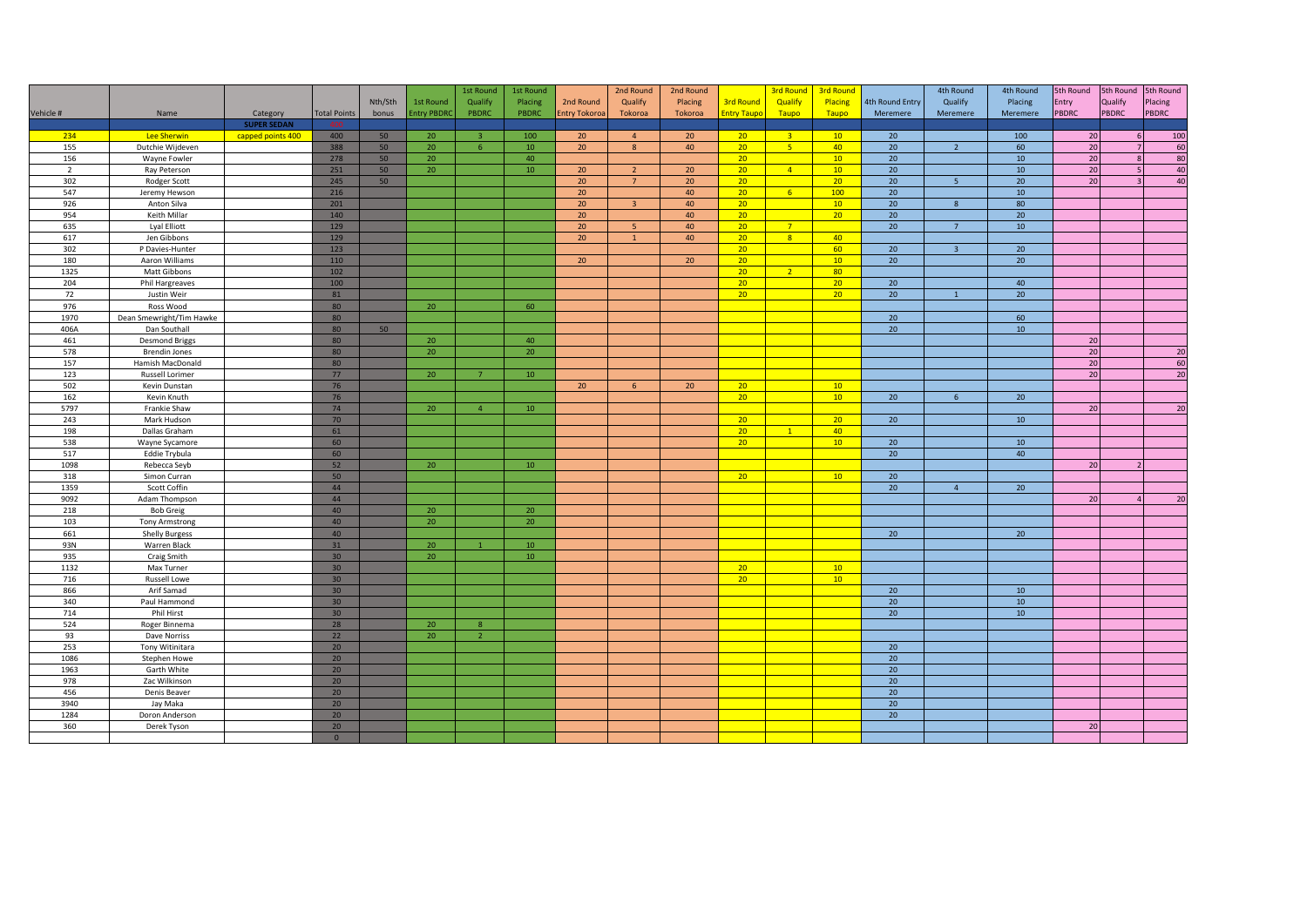|            |                                     |                   |                     | Nth/Sth  | 1st Round         | 1st Round<br>Qualify    | 1st Round<br>Placing | 2nd Round           | 2nd Round<br>Qualify    | 2nd Round<br>Placing | 3rd Round                          | <b>3rd Round</b><br>Qualify      | <b>3rd Round</b><br>Placing | 4th Round Entry | 4th Round<br>Qualify | 4th Round<br>Placing | 5th Round<br>Entry | Qualify        | 5th Round 5th Round<br>Placing |
|------------|-------------------------------------|-------------------|---------------------|----------|-------------------|-------------------------|----------------------|---------------------|-------------------------|----------------------|------------------------------------|----------------------------------|-----------------------------|-----------------|----------------------|----------------------|--------------------|----------------|--------------------------------|
| Vehicle #  | Name                                | Category          | <b>Total Points</b> | bonus    | <b>Entry PBDR</b> | PBDRC                   | PBDRC                | <b>Entry Tokoro</b> | Tokoroa                 | Tokoroa              | <b>Entry Taupo</b>                 | Taupo                            | Taupo                       | Meremere        | Meremere             | Meremere             | <b>PBDRC</b>       | PBDRC          | <b>PBDRC</b>                   |
|            |                                     | <b>MODIFIED</b>   |                     |          |                   |                         |                      |                     |                         |                      |                                    |                                  |                             |                 |                      |                      |                    |                |                                |
| 444<br>722 | <b>Ben McLeod</b><br>Tony Latta     |                   | 368<br>367          | 50<br>50 | 20 <sub>2</sub>   | 7 <sup>7</sup>          | 40                   |                     |                         |                      | 20 <sup>°</sup><br>20 <sup>°</sup> | 7 <sup>7</sup><br>6 <sup>1</sup> | 80 <sup>°</sup><br>100      | 20              | 5 <sup>5</sup>       | 80                   | 20<br>20           | $\overline{4}$ | 80<br>100                      |
| 307        | Cory Silk                           |                   | 329                 | 50       |                   |                         |                      |                     |                         |                      | 20 <sup>2</sup>                    | 8 <sup>1</sup>                   | 60                          | 20              | $\overline{4}$       | 100                  | 20                 | $\overline{7}$ | 40                             |
| 83         | Stu Minchington                     |                   | 193                 |          | 20                | 8                       | 100                  |                     |                         |                      |                                    |                                  |                             |                 |                      |                      | $\overline{20}$    |                | 40                             |
| 885        | Reuben Beaumont                     |                   | 182                 | 50       | 20                | 5                       |                      |                     |                         |                      | 20 <sup>°</sup>                    | $\overline{4}$                   | 40 <sup>°</sup>             | 20              | $\overline{3}$       | 20 <sub>2</sub>      |                    |                |                                |
| 818        | Preston Brunell                     |                   | 104                 |          | 20                | $\overline{4}$          | 80                   |                     |                         |                      |                                    |                                  |                             |                 |                      |                      |                    |                |                                |
| 555        | Neville Smith                       |                   | 87                  |          |                   |                         |                      |                     |                         |                      |                                    |                                  |                             | 20              | $\overline{7}$       | 60                   |                    |                |                                |
| 1394       | Murray Dawson                       |                   | 86                  |          | 20                | 6                       | 60                   |                     |                         |                      |                                    |                                  |                             |                 |                      |                      |                    |                |                                |
| 125        | Bomber Jamieson                     |                   | 80                  |          |                   |                         |                      |                     |                         |                      | 20 <sup>2</sup>                    |                                  | 20 <sup>2</sup>             | 20              |                      | 20                   |                    |                |                                |
| 385A       | Gary Bogaart                        |                   | 68                  |          |                   |                         |                      |                     |                         |                      |                                    |                                  |                             | 20              | 8                    | 40                   |                    |                |                                |
| 468        | <b>Brin Hayes</b>                   |                   | 65                  |          |                   |                         |                      |                     |                         |                      | 20                                 | 5 <sup>7</sup>                   | 40 <sup>°</sup>             |                 |                      |                      |                    |                |                                |
| 198        | <b>Greg Campbell</b>                |                   | 63                  |          | 20                | $\overline{3}$          | 40                   |                     |                         |                      |                                    |                                  |                             |                 |                      |                      |                    |                |                                |
| 8889       | Jason Dolores                       |                   | 61                  |          |                   |                         |                      |                     |                         |                      |                                    | $\overline{3}$                   |                             | 20              | $\mathbf{1}$         | 40                   |                    |                |                                |
| 1500       | Andrew Neiman                       |                   | 43                  |          |                   |                         |                      |                     |                         |                      | 20                                 | 2 <sup>7</sup>                   | 20                          |                 |                      |                      |                    |                |                                |
| 579<br>892 | Ellie Wellborne<br>Ross Whelan      |                   | 42<br>42            |          |                   |                         |                      |                     |                         |                      | 20                                 |                                  | 20 <sub>2</sub>             | 20              | $\overline{2}$       | 20 <sup>°</sup>      |                    |                |                                |
| 711        | Chris O'Connor                      |                   | 41                  |          |                   |                         |                      |                     |                         |                      | 20 <sup>°</sup>                    | $\mathbf{1}$                     | 20 <sup>2</sup>             |                 |                      |                      |                    |                |                                |
| 621        | Wayne Tangney                       |                   | 40                  |          |                   |                         |                      |                     |                         |                      | 20 <sub>2</sub>                    |                                  | 20 <sup>°</sup>             |                 |                      |                      |                    |                |                                |
| 984        | Janelle Lawson                      |                   | 26                  |          |                   |                         |                      |                     |                         |                      |                                    |                                  |                             | 20              | 6                    |                      |                    |                |                                |
|            |                                     |                   | $\circ$             |          |                   |                         |                      |                     |                         |                      |                                    |                                  |                             |                 |                      |                      |                    |                |                                |
|            |                                     | <b>COMP BIKE</b>  |                     |          |                   |                         |                      |                     |                         |                      |                                    |                                  |                             |                 |                      |                      |                    |                |                                |
| 1339       | <b>Tory Appleton</b>                | capped points 350 | 350                 | 50       | 20 <sub>2</sub>   | 6                       | 60                   | 20 <sub>2</sub>     | 6                       | 20                   | 20 <sub>2</sub>                    | 7 <sup>7</sup>                   | 80                          |                 |                      |                      | 20                 |                | 100                            |
| 452        | <b>Mike Trainor</b>                 | capped points 350 | 350                 | 50       | 20                | 5 <sub>1</sub>          | 80                   | 20                  | 5 <sub>1</sub>          | 40                   | 20 <sup>2</sup>                    | 5 <sub>1</sub>                   | 40                          |                 |                      |                      | 20                 |                | 60                             |
| 45         | <b>Colin Johnson</b>                | capped points 350 | 350                 | 50       | 20                | $\overline{7}$          | 100                  | 20                  | $\overline{7}$          | 40                   | 20                                 | 8 <sup>°</sup>                   | 60                          | 20              | 6                    | 60                   |                    |                |                                |
| 166        | Jock van Niekerk                    |                   | 301                 |          |                   |                         |                      | 20                  | 8                       | 40                   | 20 <sup>°</sup>                    | 6 <sup>1</sup>                   | 100                         | 20              | $7^{\circ}$          | 80                   |                    |                |                                |
| 848        | Ross Donaldson                      |                   | 125                 |          |                   |                         |                      |                     |                         |                      |                                    |                                  |                             | 20              | 5 <sup>5</sup>       | 100                  |                    |                |                                |
| 622        | Jeff Godden                         |                   | 108                 |          |                   |                         |                      | 20                  | $\overline{4}$          | 20                   | 20 <sup>2</sup>                    | $\sqrt{4}$                       | 40                          |                 |                      |                      |                    |                |                                |
| 61         | Phil Nunn                           |                   | 88                  |          | 20                | 8                       | 60                   |                     |                         |                      |                                    |                                  |                             |                 |                      |                      |                    |                |                                |
| 94         | Mark James                          |                   | 88                  |          |                   |                         |                      |                     |                         |                      |                                    |                                  |                             | 20              | 8                    | 60                   |                    |                |                                |
|            |                                     |                   | $\overline{0}$      |          |                   |                         |                      |                     |                         |                      |                                    |                                  |                             |                 |                      |                      |                    |                |                                |
|            | <b>SCREAMING EAGLE</b>              |                   | 80                  |          |                   |                         |                      |                     |                         |                      |                                    |                                  |                             |                 |                      |                      |                    |                |                                |
| 370<br>131 | Kevin Foothead<br>Jim Wells         |                   | 40                  |          |                   |                         |                      |                     |                         |                      |                                    |                                  |                             | 20<br>20        |                      | 60<br>20             |                    |                |                                |
| 38         | Geoff Bond                          |                   | 35                  |          |                   |                         |                      |                     |                         |                      |                                    |                                  |                             | 20              | 5 <sup>5</sup>       | 10                   |                    |                |                                |
|            |                                     |                   | $\mathbf 0$         |          |                   |                         |                      |                     |                         |                      |                                    |                                  |                             |                 |                      |                      |                    |                |                                |
|            | <b>MODIFIED BIKE</b>                |                   |                     |          |                   |                         |                      |                     |                         |                      |                                    |                                  |                             |                 |                      |                      |                    |                |                                |
| 438        | <b>Shannon Askew</b>                | capped points 400 | 400                 | 50       | 20 <sub>2</sub>   | $\overline{7}$          | 40                   | 20                  | $\overline{\mathbf{3}}$ |                      | 20                                 |                                  | 60                          | 20              | 8                    | 100                  | 20                 |                | 40                             |
| 777        | Alan Thoresen                       |                   | 359                 | 50       | 20                | $\overline{4}$          | 20                   | 20                  | $\overline{4}$          |                      | 20                                 |                                  | 100                         | 20              | $\overline{4}$       | 10                   | $\overline{20}$    |                | 60                             |
| 45         | Colin Johnson                       |                   | 310                 | 50       | 20                | 8 <sup>°</sup>          | 100                  | 20 <sup>°</sup>     | 6                       |                      | 20 <sup>°</sup>                    | 6 <sup>1</sup>                   | 40 <sup>°</sup>             | 20              |                      | 20 <sub>2</sub>      |                    |                |                                |
| 112        | Cole Scammell                       |                   | 282                 | 50       | 20                |                         | 20                   |                     |                         |                      | 20 <sup>2</sup>                    |                                  | 60                          | 20              |                      | 10                   | 20                 | $\overline{2}$ | 60                             |
| 46         | Tony Gray                           |                   | 256                 | 50       |                   |                         |                      | 20                  |                         |                      | 20 <sup>°</sup>                    |                                  | 40                          | 20              | $\overline{2}$       | 40                   | 20                 |                | 40                             |
| 96         | Shannon Webb                        |                   | 223                 | 50       | 20 <sub>2</sub>   | $\overline{\mathbf{5}}$ | 20                   | 20 <sup>°</sup>     | $\overline{7}$          |                      | 20 <sub>2</sub>                    | $\mathbf{1}$                     | 80                          |                 |                      |                      |                    |                |                                |
| 300        | Dean Piper                          |                   | 176                 | 50       | 20 <sub>2</sub>   | 6 <sup>6</sup>          | 60                   |                     |                         |                      |                                    |                                  |                             | 20              |                      | 20 <sub>2</sub>      |                    |                |                                |
| 154        | Jackson Wilton                      |                   | $171\,$             |          |                   |                         |                      | 20                  | $\overline{2}$          |                      | 20                                 | 2 <sup>7</sup>                   | 20 <sup>2</sup>             | 20              | $7\overline{ }$      | 80                   |                    |                |                                |
| 111        | Alex Paterson                       |                   | 144                 |          | 20                | $\overline{1}$          | 20                   |                     |                         |                      |                                    |                                  |                             |                 |                      |                      | 20                 |                | 80                             |
| 228        | Steve van Pelt                      |                   | 143                 |          | 20                | $\overline{3}$          | 80                   | 20                  | $-5$                    |                      | 20                                 | 8 <sup>1</sup>                   |                             |                 | $\overline{3}$       |                      | 20                 |                | $\overline{20}$                |
| 35<br>166  | Anton Foley                         |                   | 136                 |          |                   |                         |                      | 20                  |                         |                      | 20 <sup>2</sup>                    | 3 <sup>7</sup>                   | 20 <sup>2</sup><br>40       | 20              |                      | 40<br>10             |                    |                |                                |
| 1239       | Jock van Niekerk<br>Graham Sorenson |                   | 113<br>107          |          | 20 <sub>2</sub>   | $\overline{2}$          | 40                   |                     |                         |                      |                                    |                                  |                             | 20              |                      |                      | 20                 |                | 20                             |
| 47         | Warren Wilson                       |                   | 81                  |          | 20 <sub>2</sub>   |                         | 20                   |                     |                         |                      |                                    |                                  |                             |                 |                      |                      | 20                 | $\overline{1}$ | 20                             |
| 622        | Jeff Godden                         |                   | 61                  |          |                   |                         |                      | 20                  | $\overline{1}$          |                      | 20                                 |                                  | 20                          |                 |                      |                      |                    |                |                                |
| 24         | Peter Wald                          |                   | 60                  |          |                   |                         |                      | 20                  |                         |                      | 20 <sup>°</sup>                    |                                  | 20 <sup>°</sup>             |                 |                      |                      |                    |                |                                |
| 24         | John McKendry                       |                   | 46                  |          |                   |                         |                      |                     |                         |                      |                                    |                                  |                             |                 |                      |                      | 20                 |                | 20                             |
| 666        | <b>Brett Goodwin</b>                |                   | 40                  |          |                   |                         |                      |                     |                         |                      |                                    |                                  |                             | 20              |                      | 20                   |                    |                |                                |
| 50         | Jason Lewin                         |                   | 40                  |          |                   |                         |                      |                     |                         |                      |                                    |                                  |                             |                 |                      |                      | 20                 |                | 20                             |
| 94         | Mark James                          |                   | 36                  |          |                   |                         |                      |                     |                         |                      |                                    |                                  |                             | 20              | 6                    | 10                   |                    |                |                                |
| 848        | Ross Donaldson                      |                   | 31                  |          |                   |                         |                      |                     |                         |                      |                                    |                                  |                             | 20              | $\mathbf{1}$         | $10\,$               |                    |                |                                |
| 5030       | Mal Bain                            |                   | 30 <sup>°</sup>     |          |                   |                         |                      |                     |                         |                      |                                    |                                  |                             | 20              |                      | 10                   |                    |                |                                |
| 94         | Mark James                          |                   | 28                  |          |                   |                         |                      | 20                  | 8                       |                      |                                    |                                  |                             |                 |                      |                      |                    |                |                                |
| 190        | Karl Moss                           |                   | 20                  |          |                   |                         |                      |                     |                         |                      |                                    |                                  |                             |                 |                      |                      | 20                 |                |                                |
|            |                                     |                   | $\circ$             |          |                   |                         |                      |                     |                         |                      |                                    |                                  |                             |                 |                      |                      |                    |                |                                |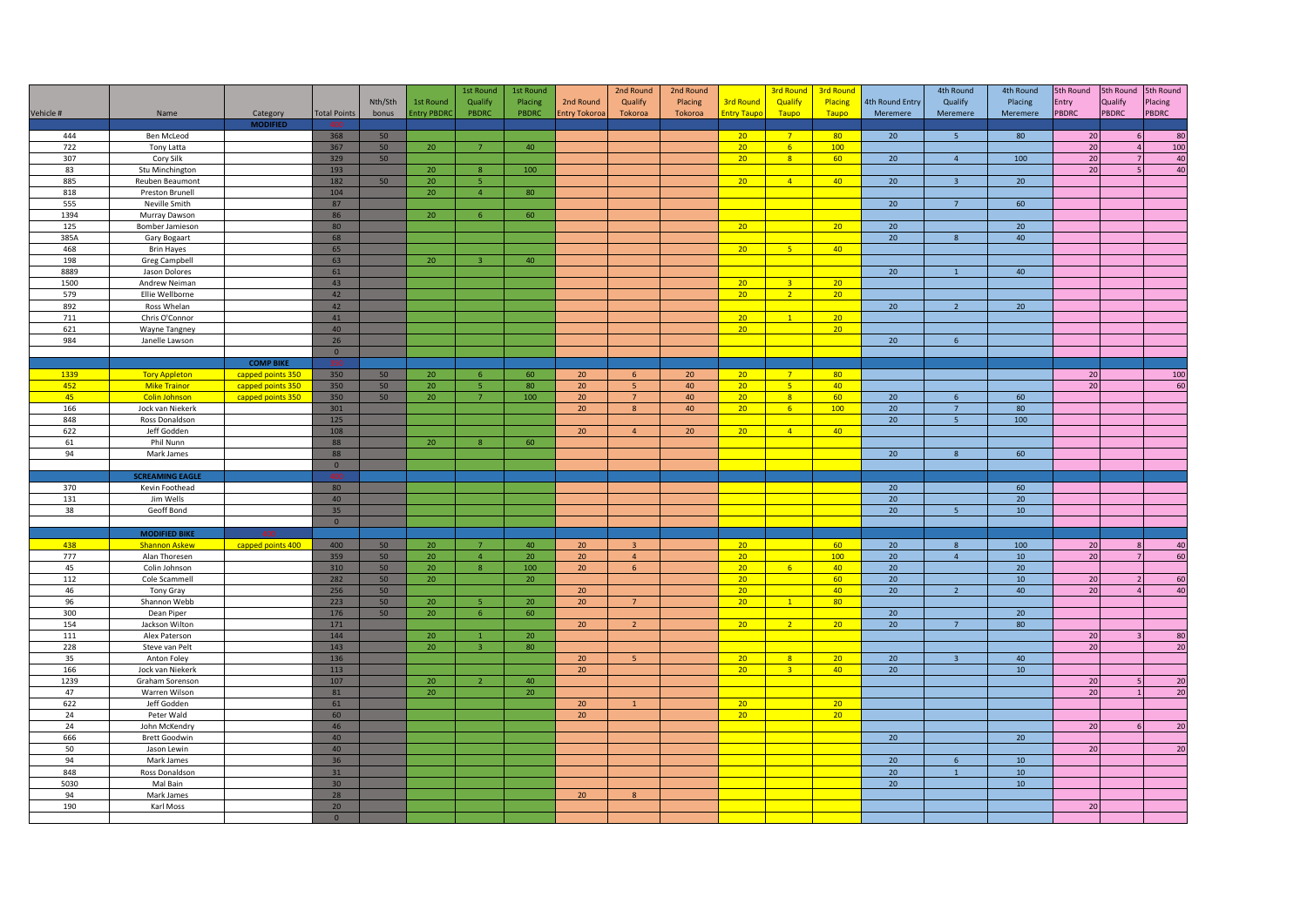|           |                     |                     |                     |         |                   | 1st Round      | 1st Round |                      | 2nd Round      | 2nd Round |                    |                | 3rd Round 3rd Round |                 | 4th Round      | 4th Round       | 5th Round       | 5th Round 5th Round |         |
|-----------|---------------------|---------------------|---------------------|---------|-------------------|----------------|-----------|----------------------|----------------|-----------|--------------------|----------------|---------------------|-----------------|----------------|-----------------|-----------------|---------------------|---------|
|           |                     |                     |                     | Nth/Sth | 1st Round         | Qualify        | Placing   | 2nd Round            | Qualify        | Placing   | <b>3rd Round</b>   | Qualify        | Placing             | 4th Round Entry | Qualify        | Placing         | Entry           | Qualify             | Placing |
| Vehicle # | Name                | Category            | <b>Total Points</b> | bonus   | <b>Entry PBDR</b> | PBDRC          | PBDRC     | <b>Entry Tokoroa</b> | Tokoroa        | Tokoroa   | <b>Entry Taupo</b> | Taupo          | Taupo               | Meremere        | Meremere       | Meremere        | PBDRC           | <b>PBDRC</b>        | PBDRC   |
|           |                     | <b>SUPER STREET</b> |                     |         |                   |                |           |                      |                |           |                    |                |                     |                 |                |                 |                 |                     |         |
| 1497      | Dean Hastie         |                     | 364                 | 50      |                   |                |           | 20                   | -5             | 40        | 20 <sup>2</sup>    | 2 <sup>7</sup> | 80 <sup>°</sup>     | 20              | $\overline{7}$ | 40              | 20              |                     | 60      |
| 279       | Ron van der Meent   |                     | 325                 | 50      |                   |                |           | 20                   |                | 40        | $20-1$             |                | 100                 | 20              | $\overline{4}$ | 40              | $\overline{20}$ |                     | 10      |
| 1171      | <b>Steve Amrein</b> |                     | 290                 | 50      |                   |                |           | 20                   | 6              | 40        | 20 <sup>2</sup>    |                | 10 <sup>°</sup>     | 20              | $\overline{1}$ | 20 <sup>°</sup> | 20              |                     | 80      |
| 299       | Chris Sherwin       |                     | 275                 | 50      | 20                | $\overline{2}$ | 80        | 20                   | $\overline{3}$ | 40        |                    |                |                     |                 |                |                 | 20              |                     | 40      |
| 597       | Alan Smith          |                     | 262                 | 50      |                   |                |           | 20                   |                | 40        | $20-1$             | 7 <sup>2</sup> | 20 <sup>2</sup>     | 20              |                | 40              | 20              |                     | 20      |
| 1969      | Matt Kingi          |                     | 255                 | 50      |                   |                |           | 20                   | $\mathbf{1}$   | 40        | $20-1$             | $\overline{4}$ | 10 <sup>°</sup>     | 20              |                | 60              | 20              |                     | 10      |
| 218       | Frank Syben         |                     | 188                 |         |                   |                |           | 20                   |                | 40        | 20 <sup>2</sup>    |                | 40 <sup>°</sup>     | 20              | $\mathbf{8}$   | 40              |                 |                     |         |
| 112       | <b>Grant Emett</b>  |                     | 172                 |         | 20                | -5             | 20        |                      |                |           |                    |                |                     |                 |                |                 | 20              |                     | 100     |
| 106       | Morgan Bothwell     |                     | 163                 |         | 20                | $\mathbf{B}$   | 100       |                      |                |           |                    |                |                     |                 |                |                 | 20              |                     | 20      |
| 1990      | Glen Collins        |                     | 140                 |         |                   |                |           | 20                   |                | 40        | 20                 |                | 60                  |                 |                |                 |                 |                     |         |
| 362       | Damon Grant         |                     | 120                 |         |                   |                |           |                      |                |           |                    |                |                     | 20              |                | 100             |                 |                     |         |
| 1544      | Michael Tillemans   |                     | 110                 |         |                   |                |           | 20                   |                | 20        | 20 <sup>2</sup>    |                | 10                  | 20              |                | 20              |                 |                     |         |
| 1830      | Rex Ford            |                     | 101                 |         | 20                | $\overline{7}$ | 40        |                      |                |           |                    |                |                     |                 |                |                 | 20              |                     | 10      |
| 608       | <b>Steve Bartie</b> |                     | 100                 |         |                   |                |           | 20                   |                | 40        | 20 <sup>2</sup>    |                | 20 <sup>2</sup>     |                 |                |                 |                 |                     |         |
| 504       | Wayne Lawton        |                     | 94                  |         | 20                | $\Delta$       | 40        |                      |                |           |                    |                |                     |                 |                |                 | 20              |                     | 10      |
| 108       | Daniel McTeigue     |                     | 90                  |         | 20                | 8              | 20        |                      |                |           |                    |                |                     |                 |                |                 | 20              |                     | 20      |
| 11        | Ian MacNeil         |                     | 86                  |         | 20                | 6              | 60        |                      |                |           |                    |                |                     |                 |                |                 |                 |                     |         |
| 440       | Kyle Levien         |                     | 80                  |         |                   |                |           |                      |                |           |                    |                |                     | 20              |                | 60              |                 |                     |         |
| 3218      | Jim McIndoe         |                     | 60                  |         |                   |                |           | 20                   |                | 40        |                    |                |                     |                 |                |                 |                 |                     |         |
| M23       | Liam Shotter        |                     | 60                  |         |                   |                |           |                      |                |           |                    |                |                     | 20              |                | 40              |                 |                     |         |
| 5008      | Paul Berridge       |                     | 60                  |         |                   |                |           |                      |                |           |                    |                |                     | 20              |                | 40              |                 |                     |         |
| 623       | Richard Hopgood     |                     | 60                  |         |                   |                |           |                      |                |           |                    |                |                     | 20              |                | 40              |                 |                     |         |
| 927       | Ian Prisk           |                     | 60                  |         |                   |                |           |                      |                |           |                    |                |                     | 20              |                | 40              |                 |                     |         |
| 572       | Jared Donald        |                     | 50                  |         | 20                |                | 10        |                      |                |           |                    |                |                     |                 |                |                 | 20              |                     |         |
| 57        | Paul Maka           |                     | 46                  |         |                   |                |           |                      |                |           |                    |                |                     | 20              | 6              | 20              |                 |                     |         |
| 934       | Alec Diver          |                     | 41                  |         | 20                | $\overline{1}$ | 20        |                      |                |           |                    |                |                     |                 |                |                 |                 |                     |         |
| 800       | Grant Lindsay       |                     | 40                  |         | 20                |                | 20        |                      |                |           |                    |                |                     |                 |                |                 |                 |                     |         |
| 2199      | Len Trudel          |                     | 40                  |         |                   |                |           |                      |                |           |                    |                |                     | 20              |                | 20              |                 |                     |         |
| 369       | Greg Fuge           |                     | 40                  |         |                   |                |           |                      |                |           |                    |                |                     | 20              |                | 20              |                 |                     |         |
| 1501      | Tom Short           |                     | 40                  |         |                   |                |           |                      |                |           |                    |                |                     | 20              |                | 20 <sup>°</sup> |                 |                     |         |
| 801       | Kane Stow           |                     | 40                  |         |                   |                |           |                      |                |           |                    |                |                     |                 |                |                 | 20              |                     | 20      |
| 234       | Katy Tolhurst       |                     | 36                  |         |                   |                |           |                      |                |           |                    |                |                     |                 |                |                 | 20              |                     | 10      |
| 1248      | Vijay Dheda         |                     | 33                  |         |                   |                |           |                      |                |           | 20 <sup>2</sup>    | 3 <sup>2</sup> | 10                  |                 |                |                 |                 |                     |         |
| 110       | Vince Vadergoes     |                     | 30 <sup>°</sup>     |         | 20                |                | 10        |                      |                |           |                    |                |                     |                 |                |                 |                 |                     |         |
| 9085      | David Christian     |                     | 30 <sup>°</sup>     |         | 20                |                | 10        |                      |                |           |                    |                |                     |                 |                |                 |                 |                     |         |
| 100       | Steve Henery        |                     | 30 <sup>°</sup>     |         | 20                |                | 10        |                      |                |           |                    |                |                     |                 |                |                 |                 |                     |         |
| 1969      | Dave Moyle          |                     | 20                  |         |                   |                |           |                      |                |           |                    |                |                     | 20              |                |                 |                 |                     |         |
| 800       | M Scholten          |                     | 20 <sup>°</sup>     |         |                   |                |           |                      |                |           |                    |                |                     |                 |                |                 | 20              |                     |         |
| 900       | Russell Cunningham  |                     | 20                  |         |                   |                |           |                      |                |           |                    |                |                     |                 |                |                 | 20              |                     |         |
|           |                     |                     | $\circ$             |         |                   |                |           |                      |                |           |                    |                |                     |                 |                |                 |                 |                     |         |
|           |                     | <b>SUPER GAS</b>    | 400                 |         |                   |                |           |                      |                |           |                    |                |                     |                 |                |                 |                 |                     |         |
| 882       | Phil/Brendan Webber |                     | 243                 | 50      | 20                | 5              | 20        | 20                   | $7^{\circ}$    |           | $20 -$             |                | 20 <sup>2</sup>     |                 |                |                 | 20              |                     | 60      |
| 168       | Paul Georgantas     |                     | 60                  |         |                   |                |           |                      |                |           |                    |                |                     | $\overline{20}$ |                | 40              |                 |                     |         |
| 468       | <b>Brin Hayes</b>   |                     | 28                  |         |                   |                |           | 20                   | 8              |           |                    |                |                     |                 |                |                 |                 |                     |         |
|           |                     |                     | $\circ$             |         |                   |                |           |                      |                |           |                    |                |                     |                 |                |                 |                 |                     |         |